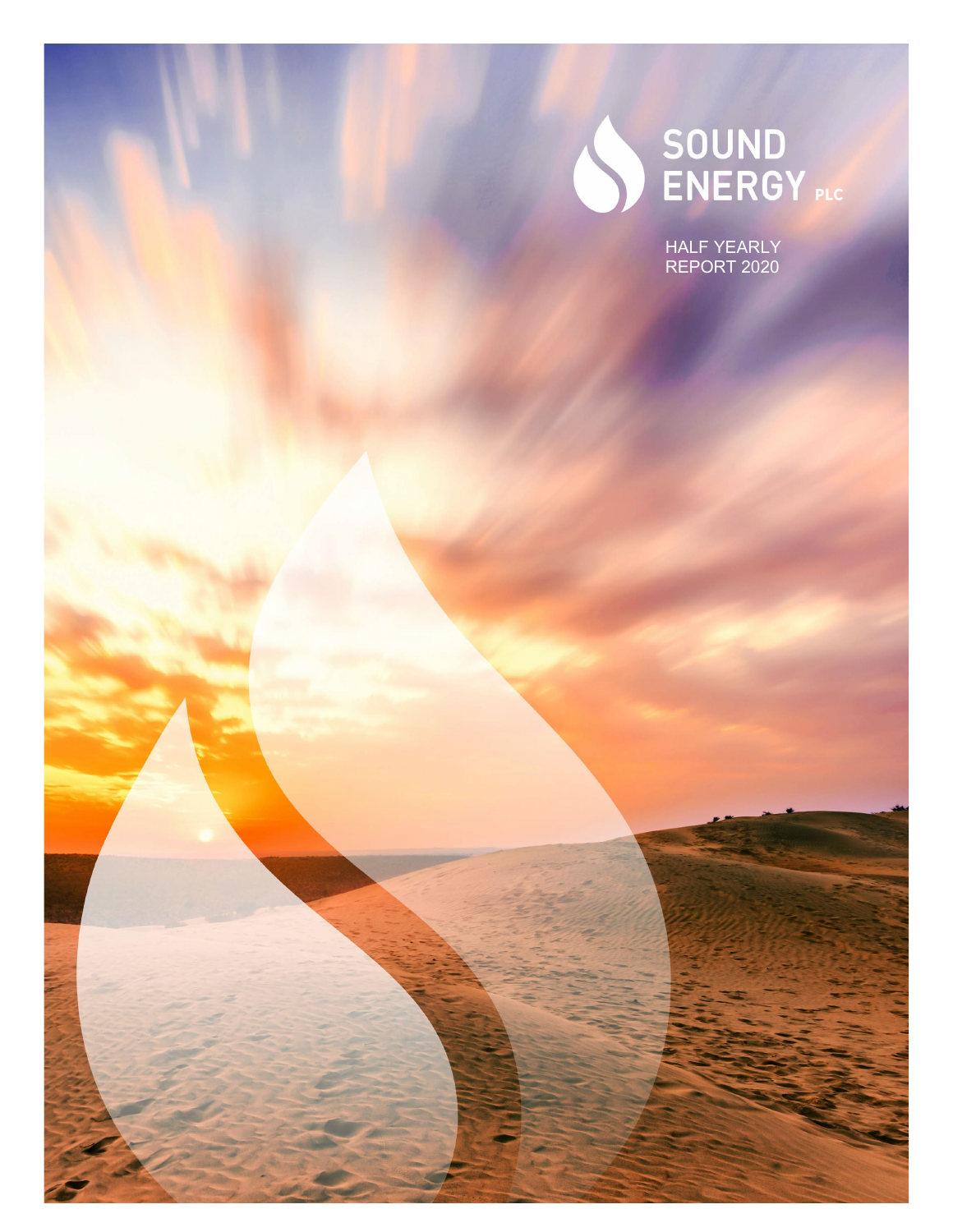# Contents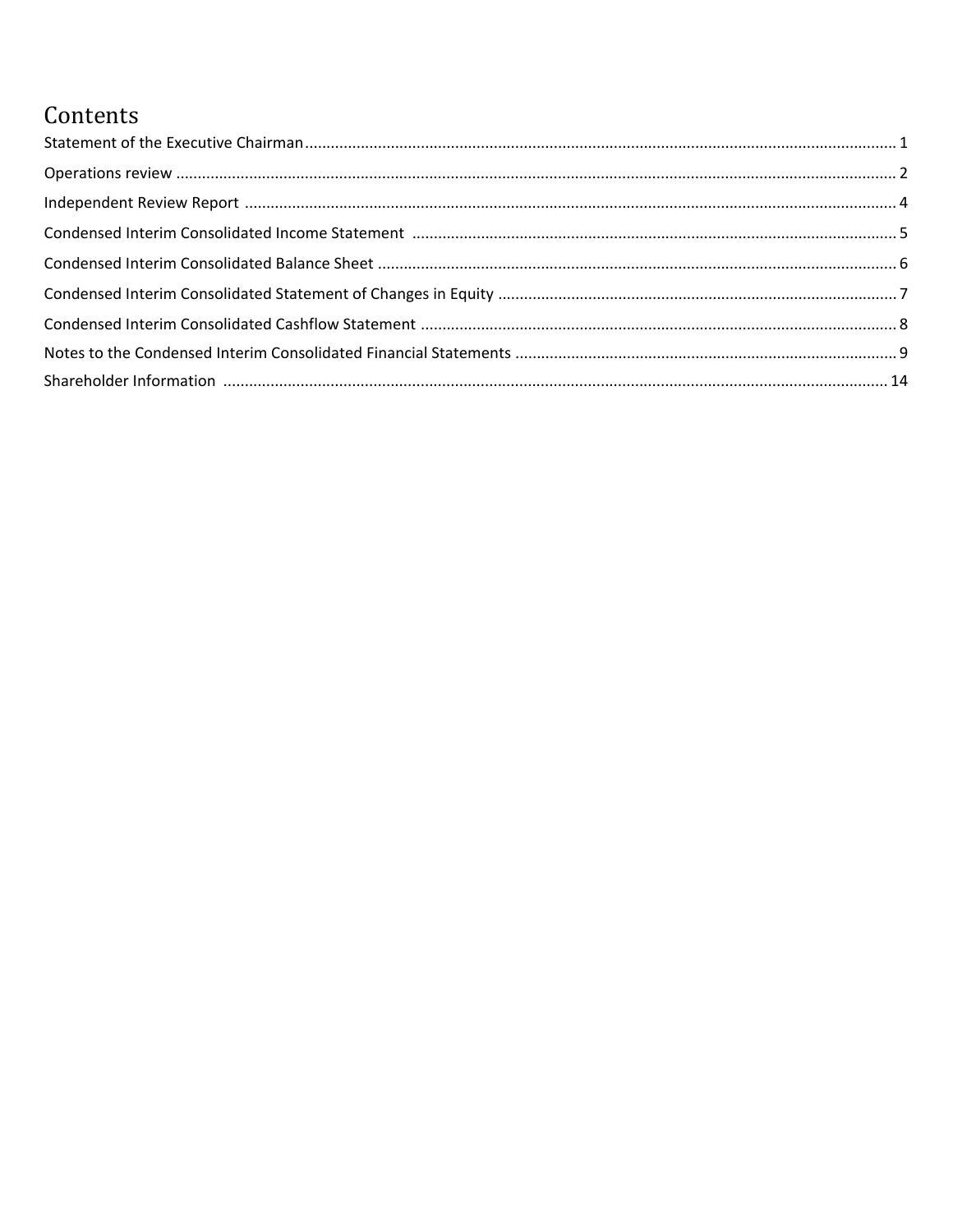### **Statement from the Executive Chairman**

Despite the challenging business environment brought on by the Covid-19 global pandemic and exacerbated in the oil and gas sector by a dispute between Russia and Saudi Arabia which led to an increase in supply just as demand was falling due to the economic impact of the pandemic, the first half of 2020 was an active and productive period for the Company as it reset its strategy to transition towards becoming a cash generating Company with significant exploration potential. The period concluded with the announcement of a key milestone, that the Company had entered into a heads of terms with, and granted exclusivity to, a Moroccan conglomerate, to provide partial financing for its Phase 1 micro LNG project and for the purchase of the liquefied natural gas (''LNG'') produced from the TE-5 Horst under the first phase of development. In addition during the period, the Company also received Environmental Impact Assessment (''EIA'') approval for the Tendrara Gas Export Pipeline and Central Processing Facility (''CPF'') whilst continuing to progress the finalisation of binding terms for the proposed Gas Sales Agreement (''GSA'') with Office National de l'Electricité et de l'Eau Potable (''ONEE'') for the second phase of development of the TE-5 Horst.

#### **Eastern Morocco Partial Disposal**

The Company announced in July 2020 that it is no longer in discussions with the previously proposed purchaser in relation to the potential partial disposal of its Eastern Morocco portfolio, however, having announced its phased development strategy for the Tendrara Production Concession, the Company continues to engage with other parties who have expressed interest in participating in the Company's strategy by way of a potential farm-in. Whilst a partial disposal of its Eastern Morocco portfolio is not a strategic priority of the Company, normal business development discussions are ongoing in this regard. There is no certainty that any of these discussions will advance and the Company's current key priority is to deliver a final investment decision on its proposed Phase 1 development of the Tendrara Production Concession during 2020.

#### **Phase 1 Micro LNG Development**

In June, the Company was pleased to announce that heads of terms had been entered into with a Moroccan conglomerate to permit exclusive discussions to negotiate definitive agreements for both the purchase of LNG to be produced from the TE-5 Horst as well as partial financing for the Phase 1 development by the Moroccan conglomerate. An LNG Gas Sales Agreement is currently being negotiated pursuant to which the joint venture will commit over a 10 year period, to supply an annual contractual quantity of 100 million standard cubic metres of (liquefied) gas from the Phase 1 development, based upon the key commercial terms set out in the heads of terms.

#### **Phase 2 Tendrara TE-5 Development**

The Company continued to make progress in advancing the development of the Tendrara TE-5 discovery including the approval of the EIA mentioned above along with progression of discussions to obtain pipeline corridor rights. Despite the difficulties imposed by the Covid-19 pandemic, positive discussions with ONEE have continued in order to finalise the fully termed GSA for gas offtake. This will form a key building block to support project sanction of the proposed TE-5 Phase 2 development.

#### **EIA of the Tendrara Gas Export Pipeline and CPF**

In January 2020, the Company announced receipt of the EIA approval from the Moroccan Ministry of Energy, Mines and Environment to build and operate a 120km 20 inch gas pipeline connecting the CPF to the Gazoduc Maghreb Europe pipeline (''GME''). This was followed by the ministerial approval of the EIA for the CPF in March. Approval of the respective EIAs are important steps in the development process of the TE-5 Horst. The EIA incorporates the Micro LNG project activity.

#### **Structural Cost Reductions**

The Company continues to manage its cash resources prudently and, accordingly, having paused its operational programme in 2019, the Company continued a structural cost reduction programme aimed at materially reducing the Company's ongoing operating expenditure, including reductions in staff numbers, executive remuneration and other business costs. By the end of the reporting period, the cost reduction initiatives that have been implemented delivered a reduction in general and administrative expenses by 57% compared with the first half of 2019.

#### **Licensing**

The Company announced in July that it had successfully concluded a renegotiation of the terms of its Anoual Exploration Permit in order to realign the Company's committed exploration work programme in Eastern Morocco so that it dovetails more efficiently with the proposed phasing of our Phase 1 Development Plan at the Tendrara Production Concession in a manner that underscores both our confidence in the potential of the basin as a future significant gas producing province and our ability to deploy capital judiciously across the portfolio.

#### **Corporate**

In February, the Company announced the appointment of myself, Graham Lyon, as Executive Chairman. The Company was pleased to subsequently appoint Mohammed Seghiri as Chief Operating Officer in April. Mohammed brings extensive technical and commercial experience, as well as Moroccan knowledge and relationships which will be utilised in particular to drive forward the Company's phased development strategy in Eastern Morocco. In July, the Company announced further board strengthening with the appointment of David Blewden as an Independent non-executive director. David brings a wealth of experience from the financial side of oil and gas sector and specific experience around debt restructuring which is a key priority for the Company in the coming period. As at 30 June 2020, the Company had total cash balances of £4.2 million and subsequent to the period end, the Company placed 163,529,411 new ordinary shares at a price of 2.125 pence per share to raise £3.2 million after costs in August 2020.

Graham Lyon Chairman (Executive)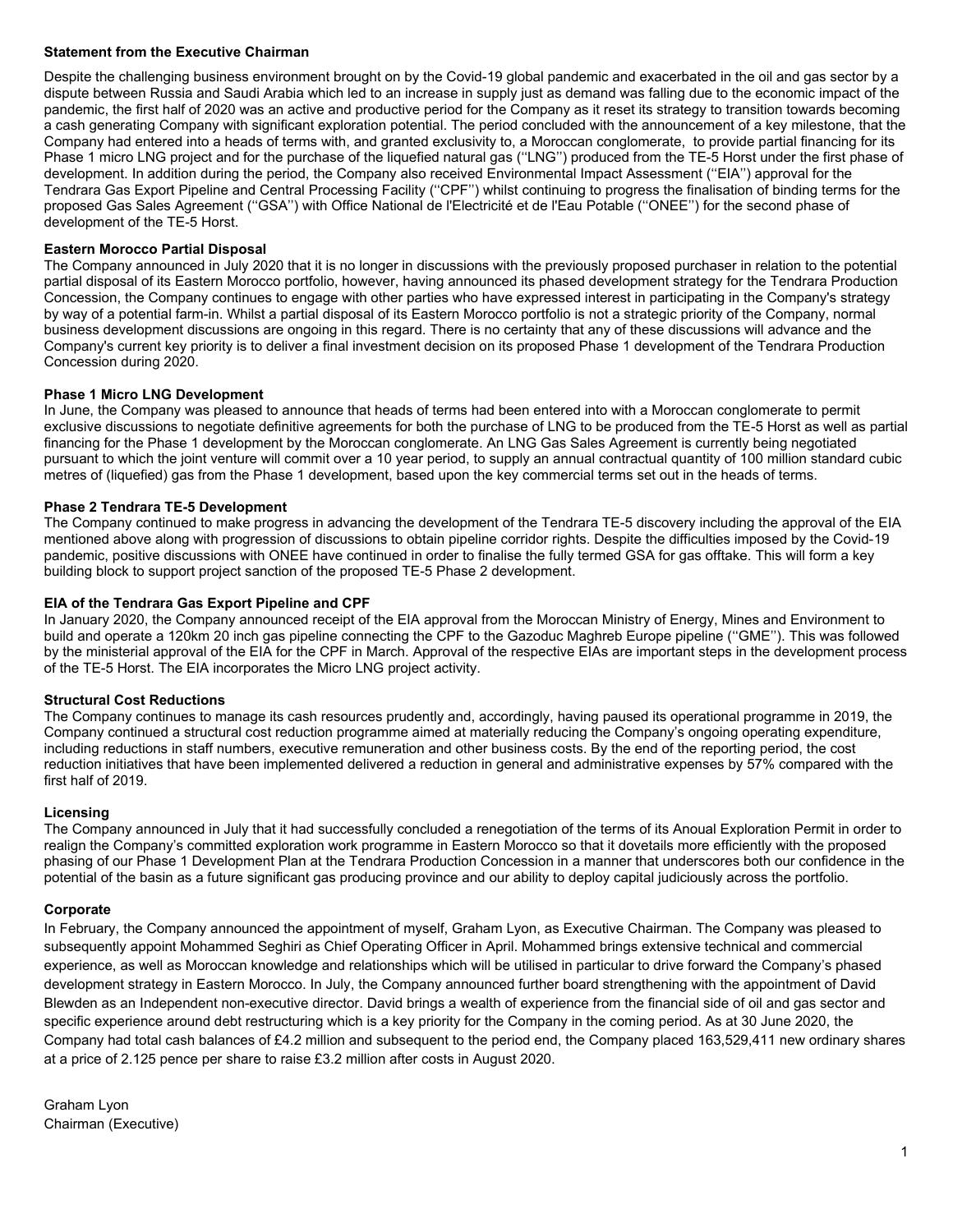**Operations review**

#### **Eastern Morocco**

| <b>TENDRARA CONCESSION</b> |                          |                                              |
|----------------------------|--------------------------|----------------------------------------------|
| $-25$ vears remaining      |                          |                                              |
| 47.5% interest Operated    | <b>Production permit</b> | $144 \mathrm{km}^2$ acreage, 3 wells drilled |

During 2020 we made continued progress on the development of the TE-5 Horst gas discovery. On 17 February 2020 the Company announced its plan to pursue the first phase of TE-5 Horst development at the Tendrara Production Concession (the "Concession") via a LNG production plan. Negotiations are ongoing with equipment providers for the LNG production facility solution. The Company completed and received approval of the Environmental Impact Assessments for both the proposed gas treatment plant and compression station and the 120 km 20 inch Tendrara Gas Export Pipeline ("TGEP") connecting the CPF to the GME. Following discussions with representatives of Morocco's Ministry of Interior and of the Forestry Department to obtain rights through a long-term lease agreement for a 50m wide corridor along the entire 120 km length of the TGEP, formal land access approvals have been received from the Ministry of Interior and the Forestry Department and the Company will now seek to agree the tariff for the land access with the Ministry. The land access approvals now received relate to land covering 99.9% of the entire length of the 50m wide TGEP corridor and the remaining land approvals required, covering land required for the three principal blacktop roads and five river crossings along the TGEP route, are to be sought at a later date, after Final Investment Decision is taken.

On 26 June 2020, we agreed heads of terms with a Moroccan conglomerate with significant liquified petroleum gas, butane and propane distribution and marketing operations in Morocco (the "Partner"),, and we have now entered into exclusive discussions in order to enter into agreements for both the purchase of LNG to be produced from the TE-5 Horst development, as well as the partial financing of the micro LNG development. Under the heads of terms negotiations will focus on a gas sales agreement the Concession joint venture partners, will commit, over a period of 10 years from first gas, to produce, process, liquefy and sell an annual contractual quantity of 100 million standard cubic metres of gas (approximately 4 billion standard cubic feet of gas per year), and the purchaser will commit to an annual minimum "Take or Pay" quantity of 90 million standard cubic meters of gas, priced within a range of \$7 to \$9 per mmBTU with an indexed formula using a combination of the European Title Transfer Facility and United States Henry Hub benchmark indexes. In order to accelerate the delivery of first gas the supplier has also agreed to conclude definitive agreements in respect of a proposed partial financing for the micro LNG development through:

a £2 million subscription by the Partner for 159,731,651 new Sound Energy ordinary shares at a price of 1.2521 pence per new ordinary share, and

· a secured commercial loan of \$13.5 million provided by the Partner to the Company in respect of the Phase 1 Development, with an 11.5% coupon and 12 year term.

The Company continues to progress negotiations with potential service providers in relation to the design, procurement, construction and operation of the gas processing and liquefaction unit required for the first phase of the development of the TE-5 Horst and have discussions with additional funding providers for the balance of the finance required.

| <b>GREATER TENDRARA</b> |                           |                                                   |  |
|-------------------------|---------------------------|---------------------------------------------------|--|
| $-8$ years remaining    |                           |                                                   |  |
| 47.5% interest Operated | <b>Exploration permit</b> | $14,559$ km <sup>2</sup> acreage, 8 wells drilled |  |
| <b>ANOUAL</b>           |                           |                                                   |  |
| l – 8 years remaining   |                           |                                                   |  |
| 47.5% interest Operated | <b>Exploration permit</b> | $8.873$ km <sup>2</sup> . 1 well drilled          |  |

Our Eastern Morocco exploration Licences position the Company in a region containing a continuity of the established petroleum plays of Algerian Triassic Province and Saharan Hercynian Platform. The presence of the key geological elements to the Algerian TAGI gas play are already proven within the licence areas with the underlying Palaeozoic representing a significant upside opportunity to be explored.

Last year we completed the geological and geophysical studies required to mature a set of established leads into drillable prospects. We drilled two hi-impact exploration wells TE-9 and TE-10 to test two independent elements of the TAGI gas play outward of the TE-5 Horst discovery. Both wells were completed with zero lost time incidents but neither encountered sufficient qualities of gas for commerciality.

However, subsequent analysis of the sampled drill gas in both wells across the TAGI and Palaeozoic intervals provided evidence of the working petroleum system supporting the Basin Model.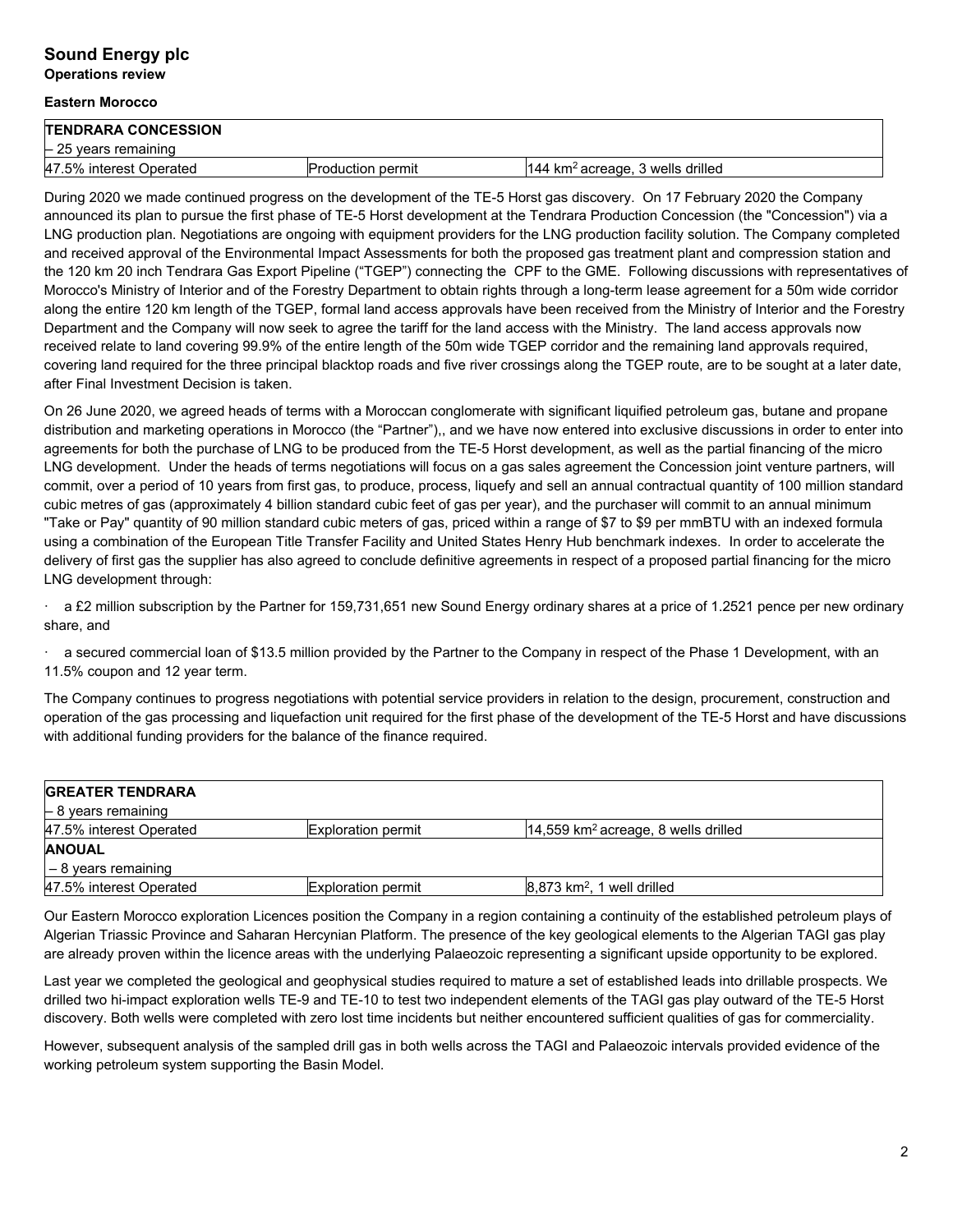### **Sound Energy plc Operations review**

Rothschild & Co continued to support the marketing the Eastern Moroccan portfolio into 2020 with a view to assessing a sale, prior to FID. On 17 February 2020, following expiry of exclusivity on the partial divestment of the Eastern Morocco Portfolio with a preferred bidder, the Company announced its intention to pursue a micro Liquified Natural Gas first phase production plan for the TE-5 Horst having identified micro-LNG development as an attractive route to cash flows from the Tendrara Production Concession. Generated cash flows are intended to be reinvested into a future exploration drilling programme on our Eastern Morocco permits and with that view we successfully concluded a re-negotiation of the terms of its Anoual Exploration permit with Morocco's National Office of Hydrocarbons and Mines ("ONHYM") which aligns the work programme commitments on this permit with the micro-LNG development on the Tendrara Production Concession. The amended work programme commitments under this permit now includes the substitution of the 150 square 3D seismic acquisition with one exploration well with a Triassic objective to be scheduled in 2021. We have continued our geological and geophysical studies, incorporating the learning of both TE-9 and TE-10, to identify a number of drilling targets across both the Greater Tendrara and Anoual permits.

### **Southern Morocco**

| <b>SIDI MOKTAR ONSHORE</b>   |                           |                       |
|------------------------------|---------------------------|-----------------------|
| $-8$ years remaining         |                           |                       |
| $-$ Effective date 9/04/2018 |                           |                       |
| 75% interest Operated        | <b>Exploration permit</b> | 4.712 km <sup>2</sup> |

The Sidi Moktar permit are located in the Essaouira Basin, in Southern Morocco. The licence covers a combined area of 4,712km2.

The Company views our Sidi Moktar permit as an exciting opportunity to explore high impact prospectivity within the pre-salt Triassic and Palaeozoic plays in the underexplored Essaouira Basin in the West of Morocco.

The Sidi Moktar permit hosts a variety of proven plays. Previous exploration has focused on the shallower post salt plays despite the presence of the close proximity of the Meskala Field to the permit that produces gas and condensate from a pre-salt Triassic reservoir. Therefore we believe that the deeper, pre-salt Triassic and Palaeozoic plays may contain significant prospective resources, in excess of any discovered volumes in the shallower stratigraphy.

Our evaluation of the exploration potential of Sidi Moktar, following an independent technical review, includes a mapped a portfolio of 27 Jurassic, Triassic and Palaeozoic leads in a variety of hydrocarbon trap types. In addition, the Sidi Moktar permit also contains discovered resource in Jurassic reservoirs in the Kechoula field, which is located close to existing infrastructure and gas demand, including the largescale Moroccan state owned OCP Phosphate plant.

Sound Energy is developing a work programme to mature the licence with specific focus on the deeper, pre salt plays. We aim to acquire new, high quality 2D seismic data in 2021, focused on improving trap imaging. Preparations for this survey have commenced with the approval of an EIA. The COVID-19 pandemic has disrupted to our schedules and we had to extend the timeline of the tender process and we are working closely with our state-owned partner and regulator, ONHYM, to ensure we fully meet our obligations**.** This work will culminate in an exploration well, targeting a deep prospect towards the end of 2021.

The company has an on-going formal farm out process for this permit, offering an opportunity to a technically competent partner to acquire a material position in this large tract of prospective acreage.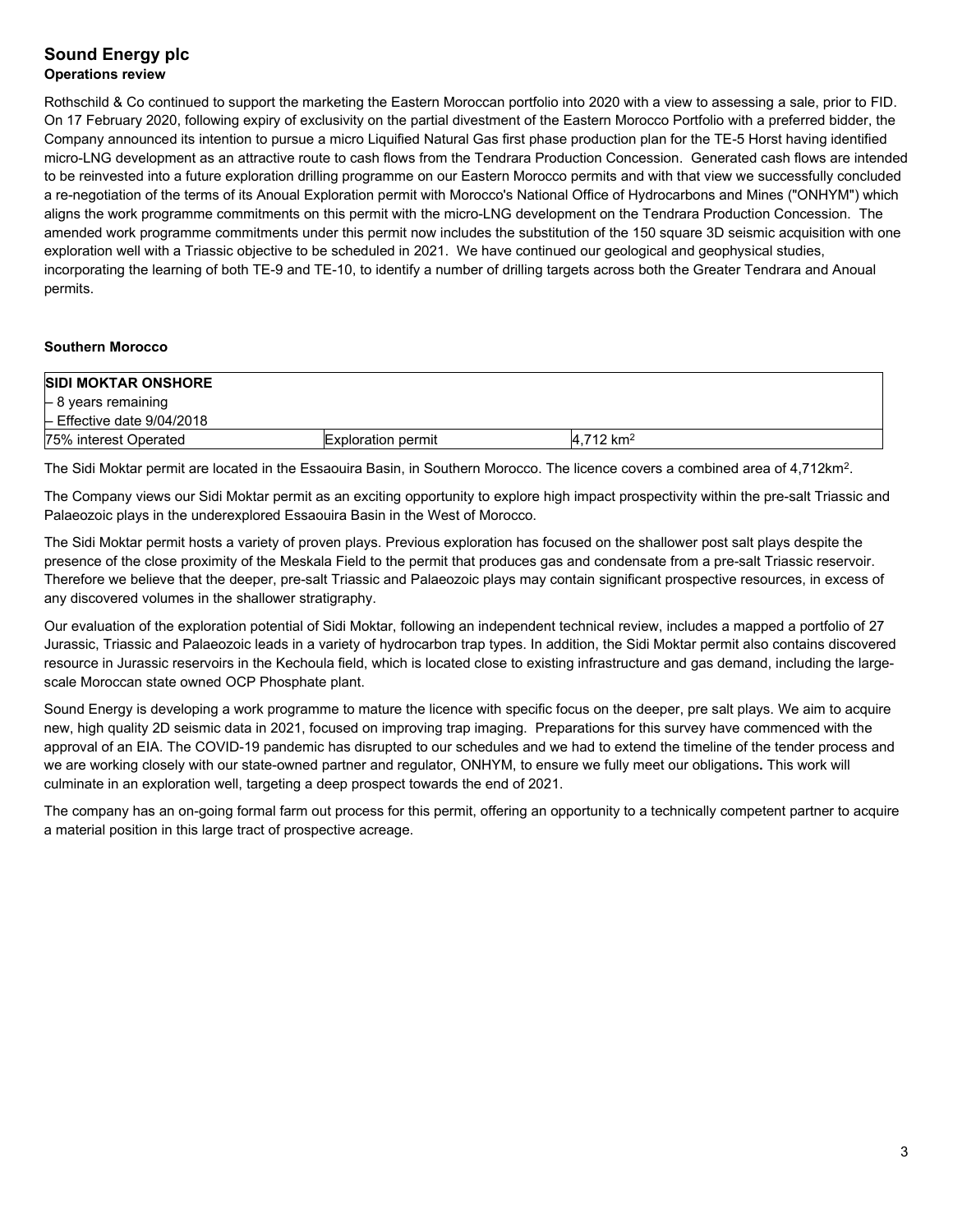### **Sound Energy plc Independent Review Report**

### **Introduction**

We have been engaged by the Company to review the interim financial statements in the interim financial report for the 6 months ended 30 June 2020 which comprises the Condensed Interim Consolidated Income Statement, the Condensed Interim Consolidated Balance Sheet, the Condensed Interim Consolidated Statement of Changes in Equity, the Condensed Interim Consolidated Cash flow Statement and the related explanatory notes. We have read the other information contained in the half yearly report and considered whether it contains any apparent misstatements or material inconsistencies with the information in the interim financial statements.

This report is made solely to the Company, in accordance with our instructions. Our review has been undertaken so that we might state to the Company those matters we are required to state to them in a review report and for no other purpose. To the fullest extent permitted by law, we do not accept or assume responsibility to anyone other than the Company, for our work, for this report, or for the conclusion we have reached.

### **Directors' Responsibilities**

The interim financial report is the responsibility of, and has been approved by, the directors. The directors are responsible for preparing the interim financial report in accordance with the AIM Rules for Companies.

As disclosed in note one, the annual financial statements of the group are prepared in accordance with IFRSs as adopted by the European Union. The interim financial statements included in this half-yearly financial report has been prepared in accordance with International Accounting Standard 34, "Interim Financial Reporting," as adopted by the European Union.

#### **Our Responsibility**

Our responsibility is to express to the Company a conclusion on the interim financial statements in the interim financial report based on our review.

#### **Scope of Review**

We conducted our review in accordance with International Standard on Review Engagements (UK and Ireland) 2410, Review of Interim Financial Information Performed by the Independent Auditor of the Entity, issued by the Auditing Practices Board for use in the United Kingdom. A review of interim financial information consists of making enquiries, primarily of persons responsible for financial and accounting matters, and applying analytical and other review procedures. A review is substantially less in scope than an audit conducted in accordance with International Standards on Auditing (UK) and consequently does not enable us to obtain assurance that we would become aware of all significant matters that might be identified in an audit. Accordingly, we do not express an audit opinion.

#### **Conclusion**

Based on our review, nothing has come to our attention that causes us to believe that the interim financial statements in the interim financial report for the 6 months ended 30 June 2020 is not prepared, in all material respects, in accordance with International Accounting Standard 34 as adopted by the European Union and the AIM rules for companies.

### **Emphasis of matter: Material uncertainty in relation to going concern**

We draw attention to Note 1 in the financial statements. The Company's cash flow forecast for the twelve-month period to September 2021, indicates that additional funding will be required to enable the Company to meet its obligations.

These conditions, along with other matters set forth in Note 1, indicate that a material uncertainty exists that may cast significant doubt on the Group's ability to continue as a going concern. Our conclusion is not modified in respect of this matter.

Crowe U.K. LLP Statutory Auditor London 10 September 2020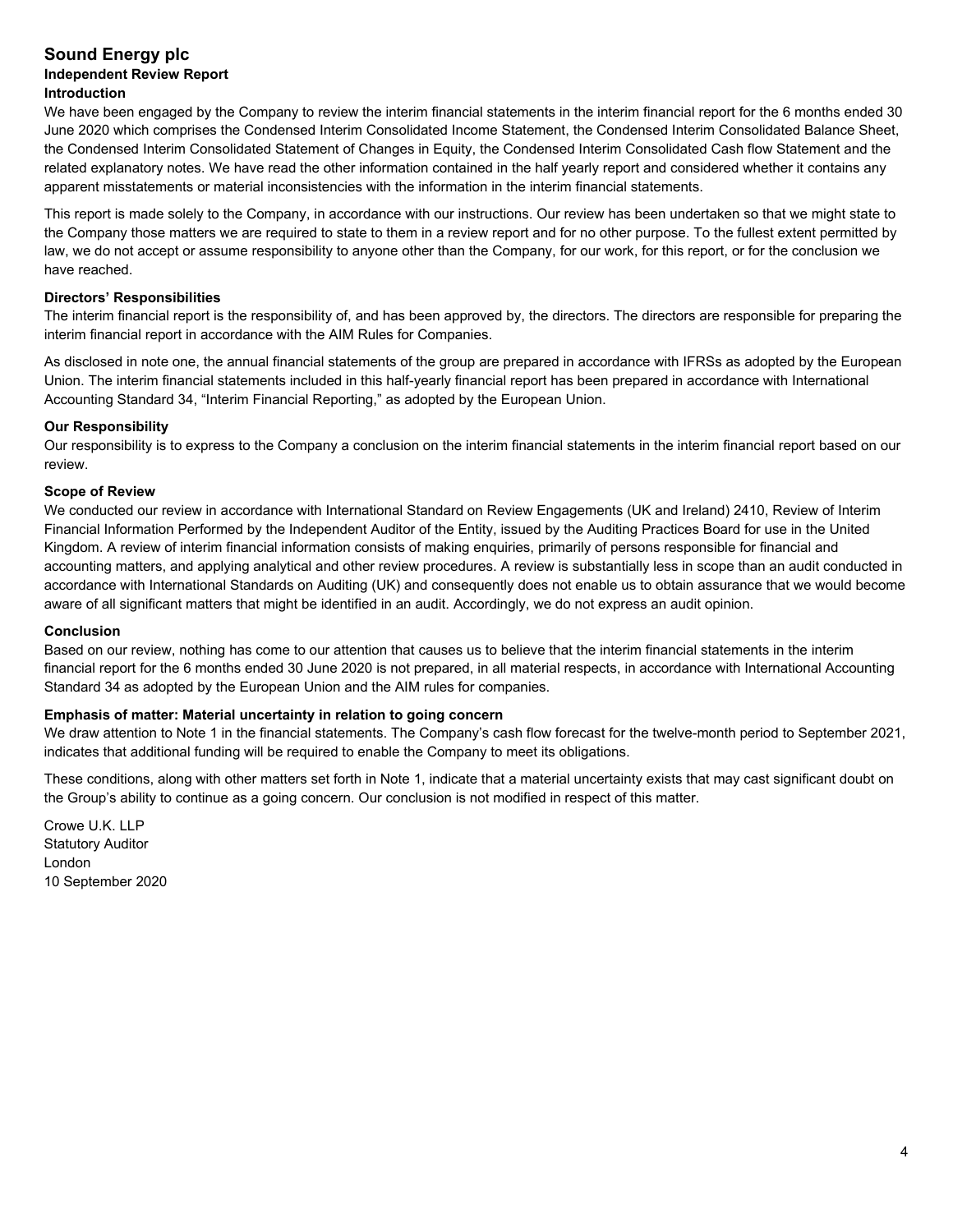### **Sound Energy plc Condensed Interim Consolidated Income Statement**

|                                                                                   |              | <b>Six months</b> | Six months   |                |
|-----------------------------------------------------------------------------------|--------------|-------------------|--------------|----------------|
|                                                                                   |              | ended             | ended        | Year ended     |
|                                                                                   |              | 30 June 2020      | 30 June 2019 | 31 Dec 2019    |
|                                                                                   |              | <b>Unaudited</b>  | Unaudited    | Audited        |
|                                                                                   | <b>Notes</b> | £'000s            | £'000s       | $\pounds'000s$ |
| <b>Exploration costs</b>                                                          |              |                   | (6, 494)     | (6, 570)       |
| <b>Gross loss</b>                                                                 |              |                   | (6, 494)     | (6, 570)       |
| Administrative expenses                                                           |              | (1,700)           | (3,995)      | (6,064)        |
| Group operating loss from continuing operations                                   |              | (1,700)           | (10,489)     | (12, 634)      |
| Finance revenue                                                                   |              | 26                | 57           | 102            |
| Foreign exchange gain/(loss)                                                      |              | 2,890             | 116          | (1, 101)       |
| <b>External interest costs</b>                                                    |              | (1,596)           | (1, 151)     | (2,787)        |
| Loss for period before taxation                                                   |              | (380)             | (11, 467)    | (16, 420)      |
| Tax expense                                                                       |              |                   |              |                |
| Loss for period after taxation                                                    |              | (380)             | (11, 467)    | (16, 420)      |
| Other comprehensive (loss)/income                                                 |              |                   |              |                |
| Items that may be subsequently be reclassified                                    |              |                   |              |                |
| to profit and loss account:                                                       |              |                   |              |                |
| Foreign currency translation income/(loss)                                        |              | 8,044             | 349          | (4, 256)       |
| Total comprehensive income/(loss) for                                             |              |                   |              |                |
| the period attributable to equity holders                                         |              |                   |              |                |
| of the parent                                                                     |              | 7.664             | (11, 118)    | (20, 676)      |
|                                                                                   |              | <b>Pence</b>      | Pence        | Pence          |
| Basic and diluted loss per share for the period attributable to equity holders of |              |                   |              |                |
| the parent                                                                        | 3            | (0.03)            | (1.08)       | (1.54)         |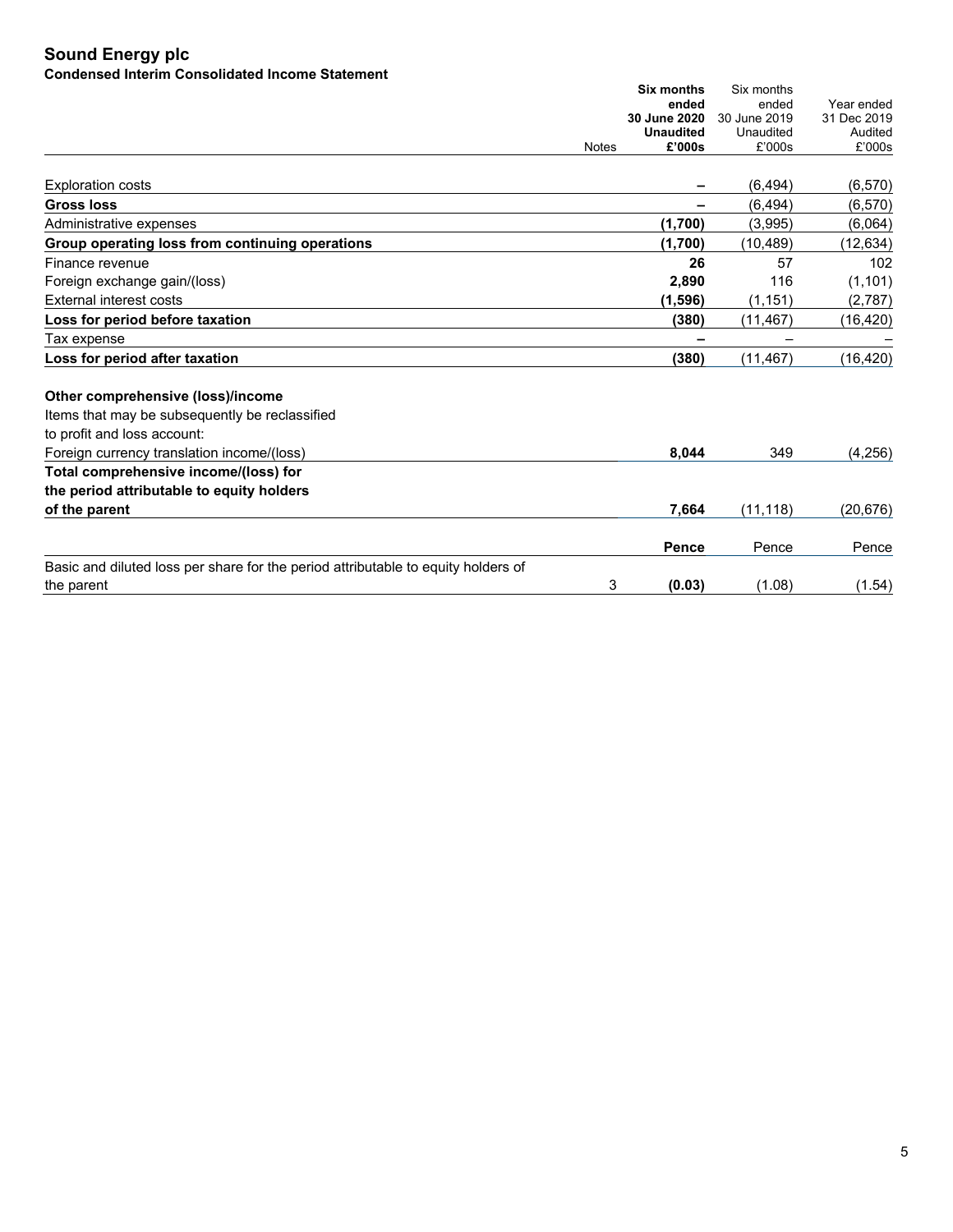### **Sound Energy plc Condensed Interim Consolidated Balance Sheet**

|                                 |                | 30 June                  | 30 June           | 31 Dec          |
|---------------------------------|----------------|--------------------------|-------------------|-----------------|
|                                 |                | 2020<br><b>Unaudited</b> | 2019<br>Unaudited | 2019<br>Audited |
|                                 | Notes          | £'000s                   | £'000s            | £'000s          |
| <b>Non-current assets</b>       |                |                          |                   |                 |
| Property, plant and equipment   | 4              | 157,490                  | 152,844           | 147,342         |
| Intangible assets               | 5              | 33,434                   | 30,996            | 30,784          |
| Interest in Badile land         |                | 1,002                    | 985               | 936             |
|                                 |                | 191,926                  | 184,825           | 179,062         |
| <b>Current assets</b>           |                |                          |                   |                 |
| Inventories                     |                | 1,084                    | 1,020             | 1,014           |
| Other receivables               |                | 1,669                    | 1,963             | 1,492           |
| Prepayments                     |                | 51                       | 126               | 41              |
| Cash and short-term deposits    | 6              | 4,206                    | 11,091            | 4,608           |
|                                 |                | 7,010                    | 14,200            | 7,155           |
| <b>Total assets</b>             |                | 198,936                  | 199,025           | 186,217         |
| <b>Current liabilities</b>      |                |                          |                   |                 |
| Trade and other payables        |                | 3,028                    | 6,243             | 2,444           |
| Lease liabilities               |                | 156                      | 181               | 183             |
| Loans and borrowings            | 7              | 23,845                   |                   |                 |
|                                 |                | 27,029                   | 6,424             | 2,627           |
| <b>Non-current liabilities</b>  |                |                          |                   |                 |
| Lease liabilities               |                |                          | 151               | 42              |
| Loans and borrowings            | $\overline{7}$ |                          | 21,337            | 21,235          |
|                                 |                |                          | 21,488            | 21,277          |
| <b>Total liabilities</b>        |                | 27,029                   | 27,912            | 23,904          |
| <b>Net assets</b>               |                | 171,907                  | 171,113           | 162,313         |
| <b>Capital and reserves</b>     |                |                          |                   |                 |
| Share capital and share premium |                | 26,294                   | 24,835            | 24,835          |
| Warrant reserve                 |                | 4,090                    | 4,090             | 4,090           |
| Foreign currency reserve        |                | 5,951                    | 2,512             | (2,093)         |
| Accumulated surplus             |                | 135,572                  | 139,676           | 135,481         |
| <b>Total equity</b>             |                | 171,907                  | 171,113           | 162,313         |

The financial statements were approved by the Board and authorised for issue on 10 September 2020 and were signed on its behalf by:

Mohammed Seghiri, Director

Graham Lyon, Director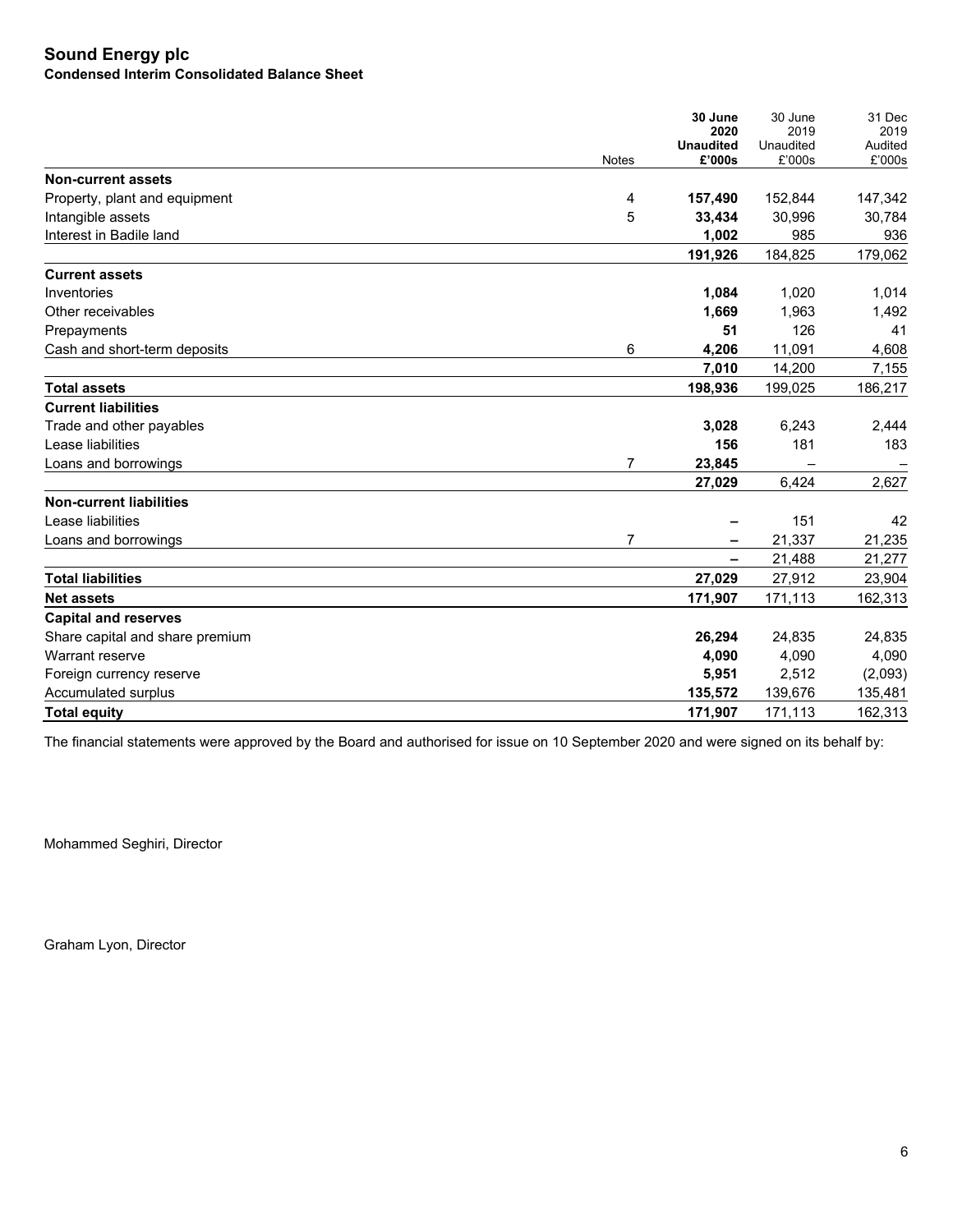**Condensed Interim Consolidated Statement of Changes in Equity**

|                                           | <b>Share</b><br>capital<br>£'000s | Share<br>premium<br>£'000s | Accumulated<br>surplus<br>£'000s | Warrant<br>reserve<br>£'000s | Foreign<br>currency<br>reserves<br>£'000s | Total<br>equity<br>£'000s |
|-------------------------------------------|-----------------------------------|----------------------------|----------------------------------|------------------------------|-------------------------------------------|---------------------------|
| At 1 January 2020                         | 10,796                            | 14,039                     | 135,481                          | 4,090                        | (2,093)                                   | 162,313                   |
| Total loss for the period                 |                                   |                            | (380)                            |                              |                                           | (380)                     |
| Other comprehensive income                |                                   |                            | $\overline{\phantom{0}}$         | $\overline{\phantom{m}}$     | 8,044                                     | 8,044                     |
| Total comprehensive income for the period |                                   |                            | (380)                            | $\overline{\phantom{a}}$     | 8,044                                     | 7,664                     |
| Issue of share capital                    | 822                               | 816                        |                                  | -                            | $\overline{\phantom{a}}$                  | 1,638                     |
| Share issue costs                         |                                   | (179)                      | $\overline{\phantom{0}}$         |                              |                                           | (179)                     |
| Share based payments                      |                                   |                            | 471                              | $\overline{\phantom{0}}$     | $\qquad \qquad$                           | 471                       |
| At 30 June 2020 (unaudited)               | 11,618                            | 14.676                     | 135,572                          | 4,090                        | 5.951                                     | 171,907                   |

| At 1 January 2019        | 10.551 | 12.049 | 150.242  | 4,090                    | 2,163                    | 179,095   |
|--------------------------|--------|--------|----------|--------------------------|--------------------------|-----------|
| Total loss for the year  |        |        | (16,420) |                          |                          | (16,420)  |
| Other comprehensive loss |        |        |          |                          | (4,256)                  | (4,256)   |
| Total comprehensive loss |        |        | (16,420) | —                        | (4,256)                  | (20, 676) |
| Issue of share capital   | 245    | 2.228  |          |                          |                          | 2,473     |
| Share issue costs        |        | (238)  |          | $\overline{\phantom{0}}$ | $\overline{\phantom{0}}$ | (238)     |
| Share based payments     |        |        | l.659    |                          | $\overline{\phantom{0}}$ | 1,659     |
| At 31 December 2019      | 10.796 | 14.039 | 135.481  | 4,090                    | (2,093)                  | 162,313   |

|                                         | Share<br>capital<br>£'000s | Share<br>premium<br>£'000s | Accumulated<br>surplus<br>£'000s | Warrant<br>reserve<br>£'000s | Foreign<br>currency<br>reserves<br>£'000s | Total<br>equity<br>£'000s |
|-----------------------------------------|----------------------------|----------------------------|----------------------------------|------------------------------|-------------------------------------------|---------------------------|
| At 1 January 2019                       | 10,551                     | 12,049                     | 150,242                          | 4,090                        | 2,163                                     | 179,095                   |
| Total loss for the period               |                            |                            | (11,467)                         |                              | $\qquad \qquad$                           | (11, 467)                 |
| Other comprehensive income              |                            |                            |                                  |                              | 349                                       | 349                       |
| Total comprehensive loss for the period |                            |                            | (11, 467)                        |                              | 349                                       | (11, 118)                 |
| Issue of share capital                  | 245                        | 2,228                      |                                  |                              |                                           | 2,473                     |
| Share issue costs                       |                            | (238)                      |                                  |                              |                                           | (238)                     |
| Share based payments                    |                            |                            | 901                              |                              |                                           | 901                       |
| At 30 June 2019 (unaudited)             | 10,796                     | 14,039                     | 139,676                          | 4,090                        | 2,512                                     | 171,113                   |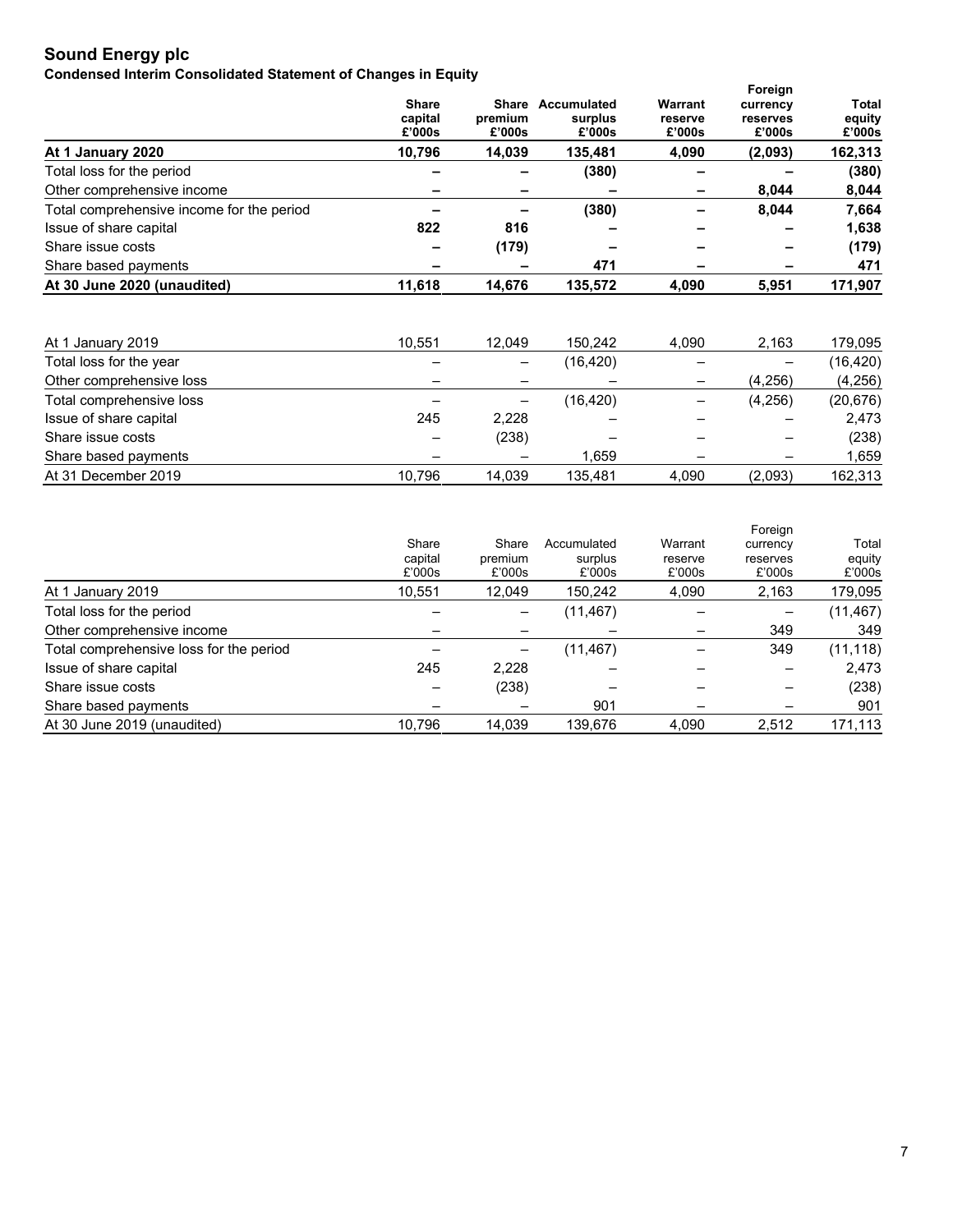### **Sound Energy plc Condensed Interim Consolidated Cash Flow Statement**

|                                                          | <b>Six months</b><br>ended<br>30 June | Six months | Year      |
|----------------------------------------------------------|---------------------------------------|------------|-----------|
|                                                          |                                       | ended      | ended     |
|                                                          |                                       | 30 June    | 31 Dec    |
|                                                          | 2020                                  | 2019       | 2019      |
|                                                          | <b>Unaudited</b>                      | Unaudited  | Audited   |
|                                                          | £'000s                                | £'000s     | £'000s    |
| Cash flow from operating activities                      |                                       |            |           |
| Cash flow from operations                                | (630)                                 | (6, 591)   | (10, 909) |
| Interest received                                        | 26                                    | 57         | 102       |
| Net cash flow from operating activities                  | (604)                                 | (6, 534)   | (10, 807) |
| Cash flow from investing activities                      |                                       |            |           |
| Capital expenditure and disposals                        | (201)                                 | (963)      | (1,011)   |
| <b>Exploration expenditure</b>                           | (528)                                 | (4, 351)   | (5,401)   |
| Disposal of Italian operations                           |                                       | 761        | 761       |
| Net cash flow from investing activities                  | (729)                                 | (4, 553)   | (5,651)   |
| Cash flow from financing activities                      |                                       |            |           |
| Net proceeds from equity issue                           | 1,352                                 | 2,235      | 2,235     |
| Interest payments                                        | (622)                                 | (627)      | (1,266)   |
| Lease payments                                           | (30)                                  | (83)       | (195)     |
| Net cash flow from financing activities                  | 700                                   | 1,525      | 774       |
| Net decrease in cash and cash equivalents                | (633)                                 | (9, 562)   | (15, 684) |
| Net foreign exchange difference                          | 231                                   | 117        | (244)     |
| Cash and cash equivalents at the beginning of the period | 4,608                                 | 20,536     | 20,536    |
| Cash and cash equivalents at the end of the period       | 4,206                                 | 11,091     | 4,608     |

Notes to Cash Flow Statement

| 550<br>198<br>579<br>(70)<br>(1, 294)<br>(187) | (4,365)<br>266<br>901<br>(91)<br>1,035<br>693                         | 616<br>(7, 773)<br>425<br>1,659<br>(85)<br>3,888<br>313 |
|------------------------------------------------|-----------------------------------------------------------------------|---------------------------------------------------------|
|                                                |                                                                       |                                                         |
|                                                |                                                                       |                                                         |
|                                                |                                                                       |                                                         |
|                                                |                                                                       |                                                         |
|                                                |                                                                       |                                                         |
|                                                |                                                                       |                                                         |
|                                                |                                                                       |                                                         |
|                                                | 6,494                                                                 | 6,570                                                   |
| (26)                                           | (57)                                                                  | (102)                                                   |
|                                                | (11, 467)                                                             | (16, 420)                                               |
|                                                |                                                                       |                                                         |
|                                                | £'000s                                                                | £'000s                                                  |
|                                                | Unaudited                                                             | Audited                                                 |
| 2020                                           | 2019                                                                  | 2019                                                    |
|                                                | ended<br>30 June                                                      | Year<br>ended<br>31 Dec                                 |
|                                                | Six months<br>ended<br>30 June<br><b>Unaudited</b><br>£'000s<br>(380) | Six months                                              |

Non-cash transactions during the period included the issue of 5,805,555 ordinary shares at a price of 1.86 pence per share, to an employee of the Company in connection with the termination of an employment contract. 1,425,000 ordinary shares were issued at a price of 2 pence per share to a third party in lieu of fees incurred in connection with a placing announced in December 2019.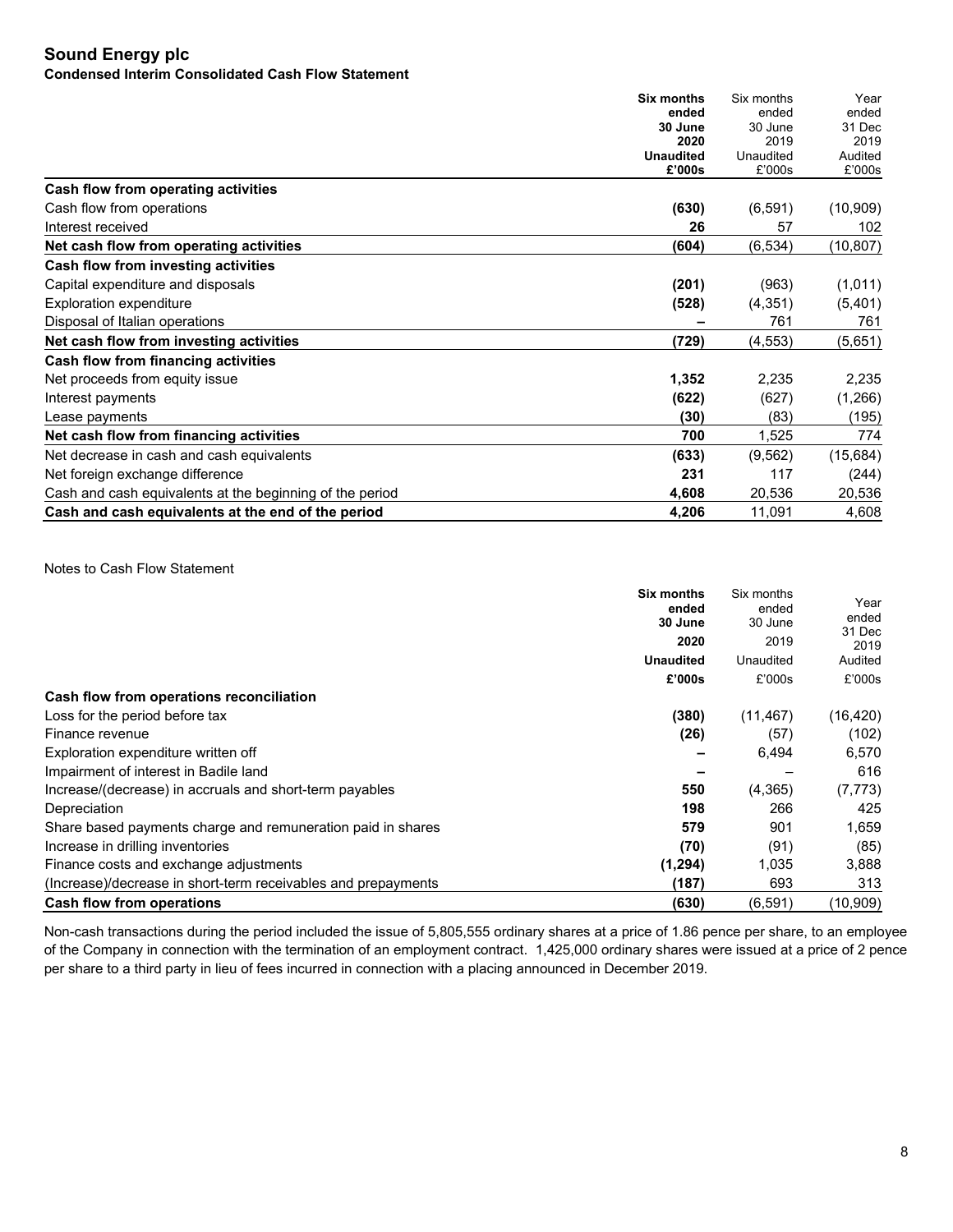### **Notes to the Condensed Interim Consolidated Financial Statements**

### **1. Basis of preparation**

The condensed interim consolidated financial statements do not represent statutory accounts within the meaning of section 435 of the Companies Act 2006. The financial information for the year ended 31 December 2019 is based on the statutory accounts for the year ended 31 December 2019. Those accounts, upon which the auditors issued an unqualified opinion, have been delivered to the Registrar of Companies and did not contain statements under section 498(2) or (3) of the Companies Act 2006.

The condensed interim financial information is unaudited and has been prepared on the basis of the accounting policies set out in the Group's 2019 statutory accounts and in accordance with IAS 34 Interim Financial Reporting.

The seasonality or cyclicality of operations does not impact on the interim financial statements.

### **Going concern**

The Company's Condensed Interim Consolidated Financial Statements have been prepared on a going concern basis, which contemplates the realisation of assets and the settlement of liabilities and commitments in the normal course of operations. The Company is exploring funding options to enable it to restructure or refinance the Company's €28.8 million bond due for settlement on 21 June 2021. In August 2020, the Company raised through an equity placing, £3.2 million net of issue costs and at the end of August held cash and cash equivalents of £6.5 million including £1.3 million held as collateral for a bank guarantee of licence commitments. Cashflow forecasts for the twelve-month period to September 2021 indicates that additional funding will also be required to enable the Company to meet its obligations.

The COVID-19 pandemic has not had a material impact on the Company's operations. The consequential impact of a deterioration of the pandemic may delay the progress in completing activities necessary to restructure or refinance the Company's €28.8 million bond.

These conditions indicate the existence of a material uncertainty which may cast significant doubt about the Company's ability to continue as a going concern. These Condensed Interim Consolidated Financial Statements do not include adjustments that would be required if the Company was unable to continue as a going concern. The directors have formed a judgement based on the Company's proven success in raising capital and a review of the strategic options available to the Company, that the going concern basis should be adopted in preparing the Condensed Interim Consolidated Financial Statements.

### **2. Segment information**

The Group categorises its operations into three business segments based on Corporate, Exploration and Appraisal and Development and Production. The Group's Exploration and Appraisal activities are carried out in Morocco. The Group's reportable segments are based on internal reports about the components of the Group which are regularly reviewed by the Board of Directors, being the Chief Operating Decision Maker (''CODM''), for strategic decision making and resources allocation to the segment and to assess its performance. The segment results for the period ended 30 June 2020 are as follows:

### **Segment results for the period ended 30 June 2020**

|                                        | £'000s                   | Corporate & Production<br>£'000s | Development Exploration &<br>Appraisal<br>£'000s | Total<br>£'000s |
|----------------------------------------|--------------------------|----------------------------------|--------------------------------------------------|-----------------|
| <b>Exploration costs</b>               | $\overline{\phantom{0}}$ |                                  |                                                  |                 |
| Administration expenses                | (1,700)                  | $\overline{\phantom{0}}$         | $\overline{\phantom{a}}$                         | (1,700)         |
| <b>Operating loss segment result</b>   | (1,700)                  | $\overline{\phantom{0}}$         | $\overline{\phantom{a}}$                         | (1,700)         |
| Interest receivable                    | 26                       | $\overline{\phantom{0}}$         |                                                  | 26              |
| Finance costs and exchange adjustments | 1.294                    | $\overline{\phantom{0}}$         | $\overline{\phantom{0}}$                         | 1,294           |
| Loss for the period before taxation    | (380)                    | $\overline{\phantom{0}}$         | $\overline{\phantom{a}}$                         | (380)           |

The segments assets and liabilities at 30 June 2020 are as follows:

|                          |                        |         | Development Exploration & |           |
|--------------------------|------------------------|---------|---------------------------|-----------|
|                          | Corporate & Production |         | Appraisal                 | Total     |
|                          | £'000s                 | £'000s  | £'000s                    | £'000s    |
| Capital expenditure      | 1.327                  | 157.165 | 33.434                    | 191,926   |
| Other assets             | 4.442                  | 785     | 1.783                     | 7.010     |
| <b>Total liabilities</b> | (25, 148)              | -       | (1,881)                   | (27, 029) |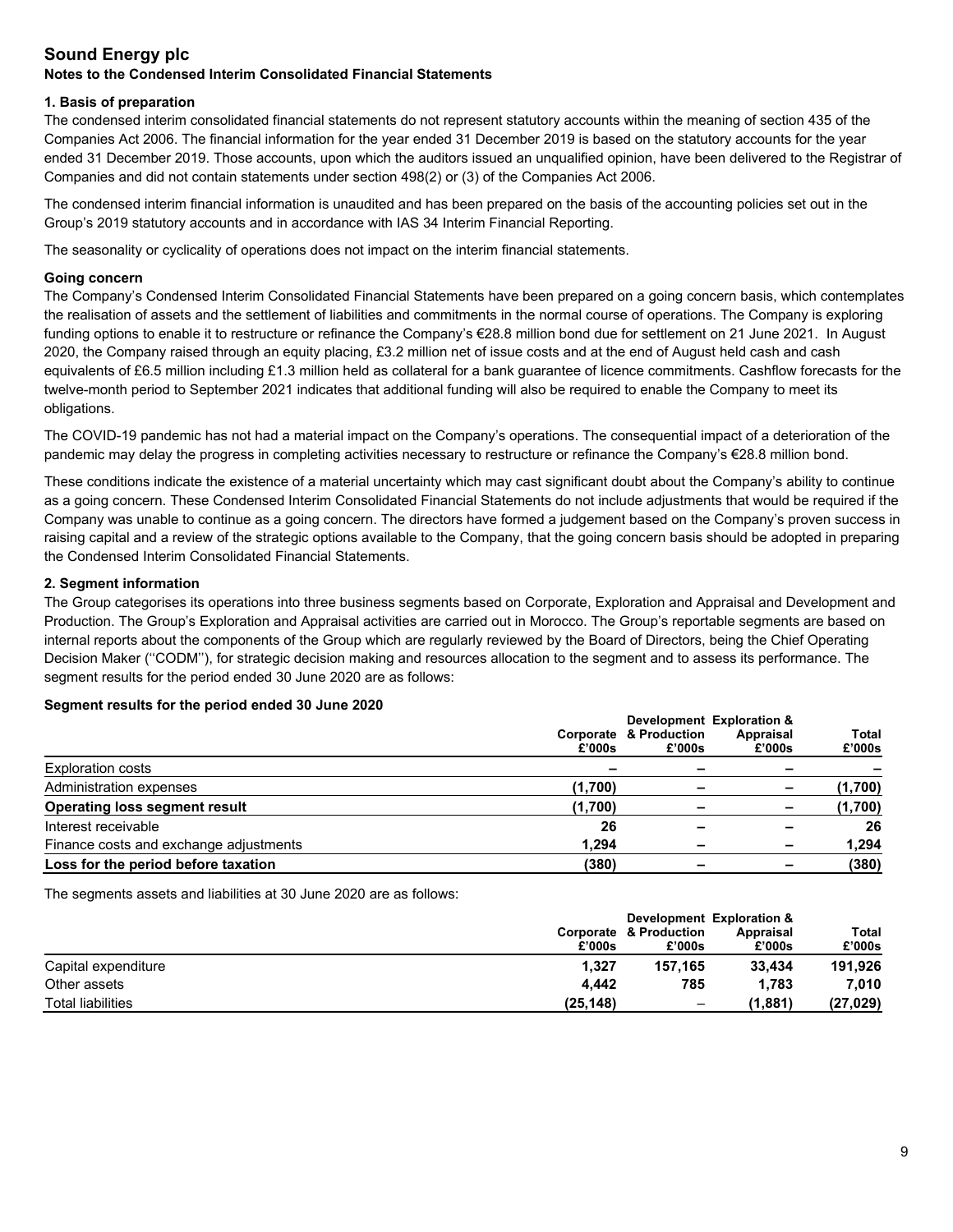### **Notes to the Condensed Interim Consolidated Financial Statements**

### **2. Segment information (continued)**

The geographical split of non-current assets is as follows:

|                                         | <b>Europe</b>   | <b>Morocco</b> |
|-----------------------------------------|-----------------|----------------|
|                                         | £'000s          | £'000s         |
| Development and production assets       | $\qquad \qquad$ | 157,165        |
| Interest in Badile land                 | 1,002           |                |
| Fixtures, fittings and office equipment | 19              | 166            |
| Right-of-use assets                     | 61              | 79             |
| Exploration and evaluation assets       | $\qquad \qquad$ | 33,333         |
| Software                                | $\qquad \qquad$ | 101            |
| Total                                   | 1,082           | 190,844        |

### **Segment results for the period ended 30 June 2019**

|                                        |           | Development & |             |           |  |
|----------------------------------------|-----------|---------------|-------------|-----------|--|
|                                        | Corporate | Production    | & Appraisal | Total     |  |
|                                        | £'000s    | £'000s        | £'000s      | £'000s    |  |
| <b>Exploration costs</b>               |           |               | (6, 494)    | (6, 494)  |  |
| Administration expenses                | (3.995)   |               |             | (3,995)   |  |
| Operating loss segment result          | (3,995)   |               |             | (10, 489) |  |
| Interest receivable                    | 57        | -             |             | 57        |  |
| Finance costs and exchange adjustments | (1,035)   |               |             | (1,035)   |  |
| Loss for the period before taxation    | (4, 973)  |               | (6, 494)    | (11, 467) |  |

The segments assets and liabilities at 30 June 2019 were as follows:

|                          |           | Development & |             | Exploration |       |
|--------------------------|-----------|---------------|-------------|-------------|-------|
|                          | Corporate | Production    | & Appraisal |             | Total |
|                          | £'000s    | £'000s        | £'000s      | £'000s      |       |
| Capital expenditure      | 1.590     | 152.247       | 30.988      | 184,825     |       |
| Other assets             | 12.490    | -             | 1.710       | 14,200      |       |
| <b>Total liabilities</b> | (22, 820) | -             | (5.092)     | (27, 912)   |       |

The geographical split of non-current assets was as follows:

|                                         | Europe<br>£'000s             | Morocco<br>£'000s |
|-----------------------------------------|------------------------------|-------------------|
| Development and production assets       | $\overline{\phantom{m}}$     | 152.247           |
| Interest in Badile land                 | 985                          |                   |
| Fixtures, fittings and office equipment | 75                           | 198               |
| Right-of-use assets                     | 120                          | 204               |
| Exploration and evaluation assets       | $\qquad \qquad \blacksquare$ | 30,824            |
| Software                                | 8                            | 164               |
| Total                                   | 1.188                        | 183.637           |

#### **Segment results for the year ended 31 December 2019**

|                                                                |           | Development  | Exploration &            |           |
|----------------------------------------------------------------|-----------|--------------|--------------------------|-----------|
|                                                                | Corporate | & Production | Appraisal                | Total     |
|                                                                | £'000s    | £'000s       | £'000s                   | £'000s    |
| <b>Exploration costs</b>                                       |           |              | (6, 570)                 | (6, 570)  |
| Administration expenses                                        | (6,064)   |              |                          | (6,064)   |
| Operating loss segment result                                  | (6,064)   |              | (6, 570)                 | (12, 634) |
| Interest receivable                                            | 102       |              |                          | 102       |
| Finance costs and exchange adjustments                         | (3,888)   |              | $\overline{\phantom{0}}$ | (3,888)   |
| Loss for the period before taxation from continuing operations | (9,850)   |              | (6, 570)                 | (16, 420) |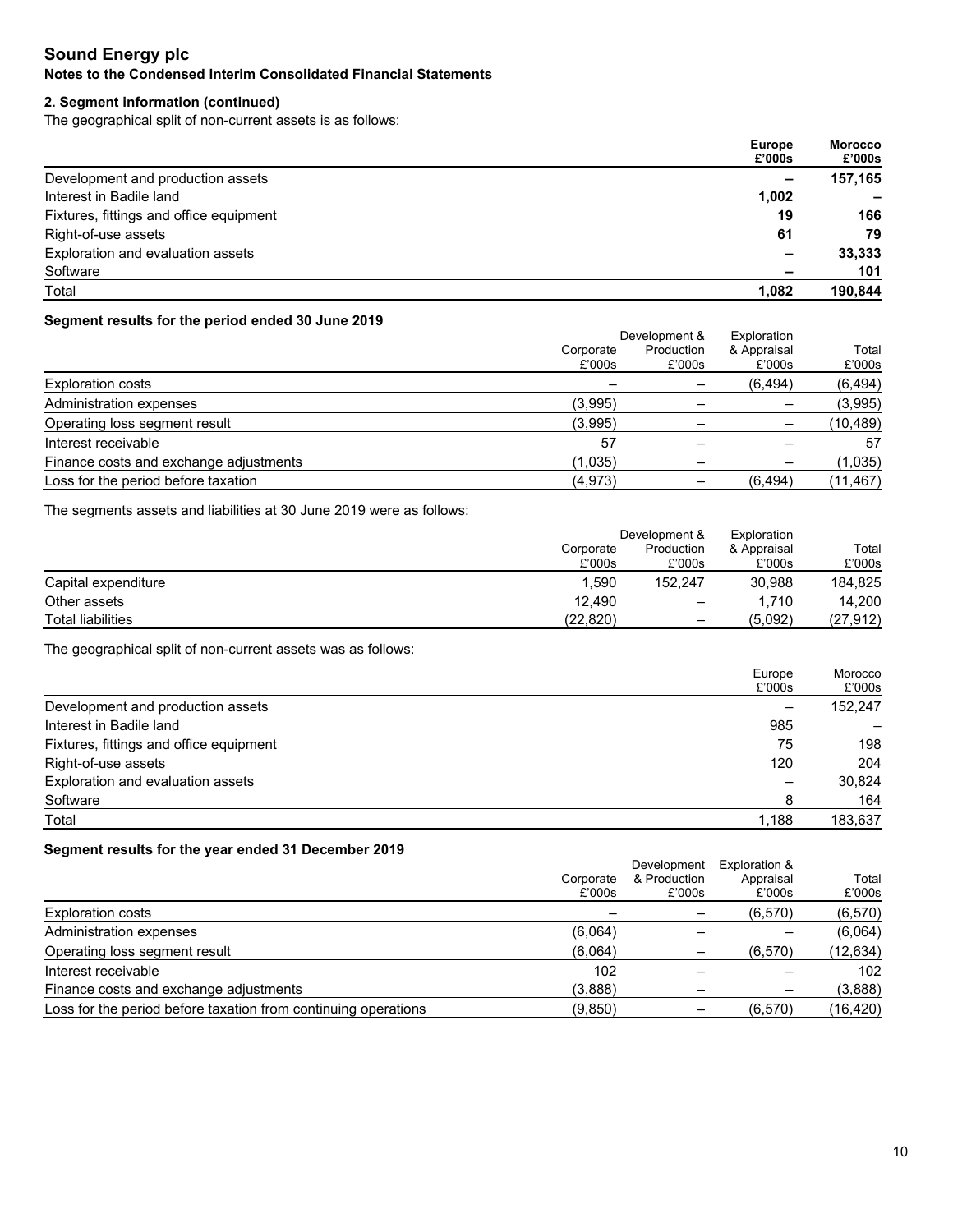### **Sound Energy plc Notes to the Condensed Interim Consolidated Financial Statements**

### **2. Segment information (continued)**

The segments assets and liabilities at 31 December 2019 were as follows:

|                          |           | Development       | Exploration & |          |
|--------------------------|-----------|-------------------|---------------|----------|
|                          | Corporate | & Production      | Appraisal     | Total    |
|                          | £'000s    | £'000s            | £'000s        | £'000s   |
| Non-current assets       | 1.530     | 146.876           | 30.656        | 179,062  |
| Current assets           | 4.795     | $\qquad \qquad -$ | 2,360         | 7,155    |
| <b>Total liabilities</b> | (22, 636) | (9)               | (1,259)       | (23,904) |

The geographical split of non-current assets is as follows:

|                                         | Europe<br>£'000s | Morocco<br>£'000 |
|-----------------------------------------|------------------|------------------|
| Development and production assets       |                  | 146.876          |
| Interest in Badile land                 | 936              |                  |
| Fixtures, fittings and office equipment | 46               | 195              |
| Right-of-use assets                     | 90               | 135              |
| Exploration and evaluation assets       | -                | 30,656           |
| Software                                | າ                | 126              |
| Total                                   | 1.074            | 177,988          |

### **3.Profit/(loss) per share**

The calculation of basic profit/(loss) per Ordinary Share is based on the profit/(loss) after tax and on the weighted average number of Ordinary Shares in issue during the period. The calculation of diluted profit/(loss) per share is based on the profit/(loss) after tax on the weighted average number of ordinary shares in issue plus weighted average number of shares that would be issued if dilutive options, restricted stock units and warrants were converted into shares. Basic and diluted profit/(loss) per share is calculated as follows:

|                                           | 30 June<br>2020<br>£'000 | 30 June<br>2019<br>£'000 | 31 December<br>2019<br>£'000 |
|-------------------------------------------|--------------------------|--------------------------|------------------------------|
| Loss after tax from continuing operations | (380)                    | (11, 467)                | (16, 420)                    |
|                                           | million                  | million                  | million                      |
| Weighted average shares in issue          | 1,155                    | 1,057                    | 1,068                        |
|                                           | Pence                    | Pence                    | Pence                        |

Due to the loss for the period, the effect of the potential dilutive shares on the earnings per share from continuing operations would be antidilutive and therefore are not included in the calculation of diluted earnings per share from continuing operations.

Basic and diluted profit/(loss) per share from continuing operations **(0.03)** (1.08) (1.54)

### **4: Property, plant and equipment**

|                      | 30 June<br>2020 | 30 June | 31 Dec   |
|----------------------|-----------------|---------|----------|
|                      |                 | 2019    | 2019     |
|                      | £'000s          | £'000s  | £'000s   |
| Cost                 |                 |         |          |
| At start of period   | 148,071         | 151,394 | 151,394  |
| Additions            | 216             | 1,390   | 1,493    |
| Disposal             |                 | (1)     | (2)      |
| Exchange adjustments | 10,118          | 620     | (4, 814) |
| At end of period     | 158,405         | 153,403 | 148,071  |
| <b>Depreciation</b>  |                 |         |          |
| At start of period   | 729             | 389     | 389      |
| <b>Disposals</b>     |                 |         | (1)      |
| Charge for period    | 163             | 221     | 340      |
| Exchange adjustments | 23              | (51)    |          |
| At end of period     | 915             | 559     | 729      |
| Net book amount      | 157,490         | 152,844 | 147,342  |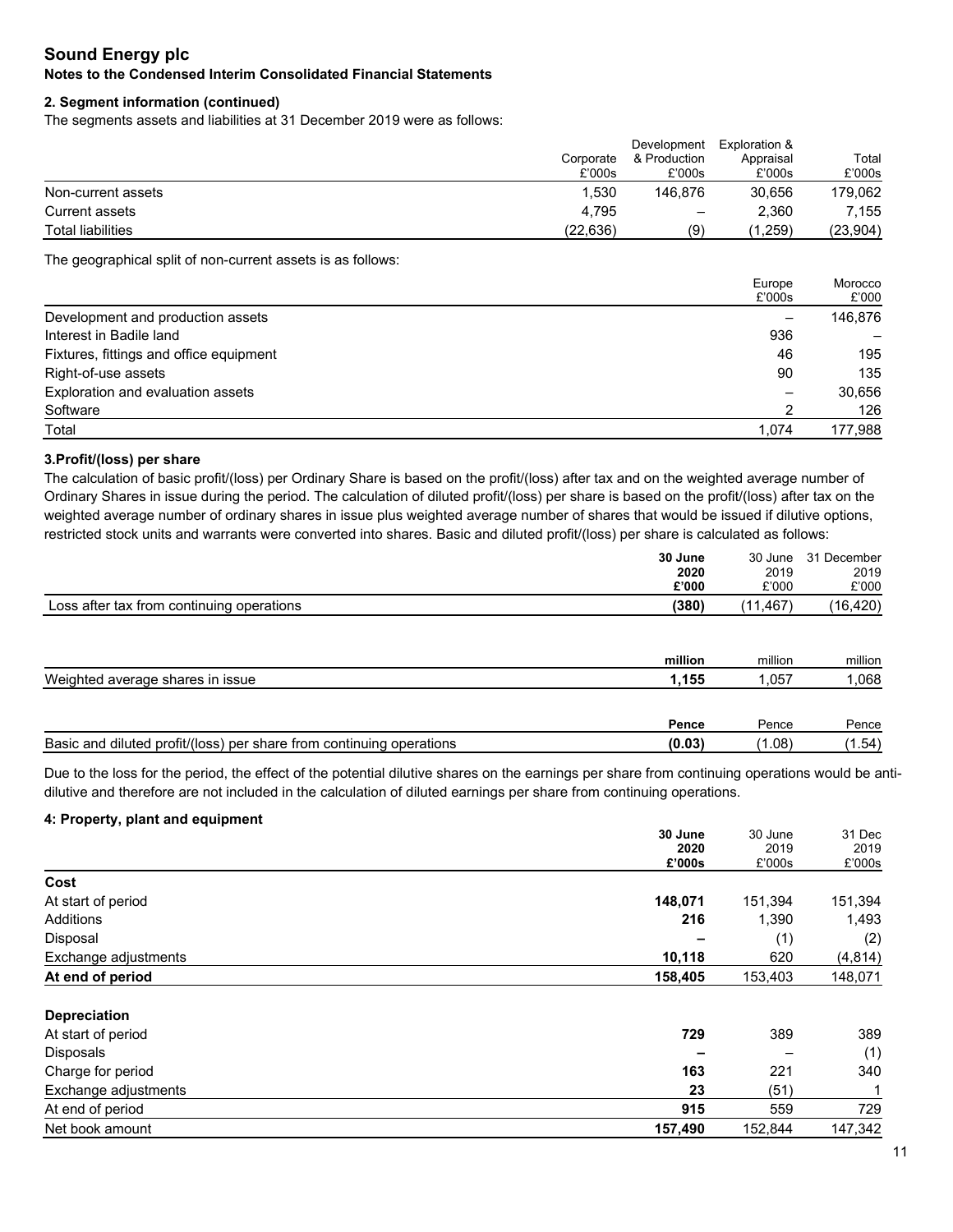**Notes to the Condensed Interim Consolidated Financial Statements**

### **5. Intangibles**

|                                    | 30 June<br>2020<br><b>Unaudited</b><br>£'000s | 30 June<br>2019<br>Unaudited<br>£'000s | 31 Dec<br>2019<br>Audited<br>£'000s |
|------------------------------------|-----------------------------------------------|----------------------------------------|-------------------------------------|
| Cost                               |                                               |                                        |                                     |
| At start of period                 | 41,631                                        | 36,412                                 | 36,412                              |
| Additions                          | 603                                           | 5,268                                  | 5,974                               |
| Exchange adjustments               | 2,094                                         | 383                                    | (755)                               |
| At end of period                   | 44,328                                        | 42,063                                 | 41,631                              |
| <b>Impairment and Depreciation</b> |                                               |                                        |                                     |
| At start of period                 | 10,847                                        | 4,404                                  | 4,404                               |
| Charge for period                  | 35                                            | 6,539                                  | 6,655                               |
| Exchange adjustments               | 12                                            | 124                                    | (212)                               |
| At end of period                   | 10,894                                        | 11,067                                 | 10,847                              |
| Net book amount                    | 33.434                                        | 30.996                                 | 30,784                              |

#### **6. Cash and cash equivalents**

|                              | 30 June          | 30 June   | 31 Dec  |
|------------------------------|------------------|-----------|---------|
|                              | 2020             | 2019      | 2019    |
|                              | <b>Unaudited</b> | Unaudited | Audited |
|                              | £'000s           | £'000s    | £'000s  |
| Cash and short-term deposits | 4,206            | 11.091    | 4,608   |

The Group has provided collateral of \$3.35 million (2019: \$3.35 million) to the Moroccan Ministry of Petroleum to guarantee the Group's minimum work programme obligations. The cash is held in a bank account under the control of the Company and as the Group expects the funds to be released as soon as the commitment is fulfilled on this basis the amount remains included within cash and cash equivalents. Subsequent to the period end, in August 2020, \$1.6 million of the collateral was released and became unrestricted.

### **7. Loans and borrowings**

|                              | 30 June<br>2020            | 30 June<br>2019<br>Unaudited<br>£'000s | 31 Dec<br>2019<br>Audited<br>£'000s |
|------------------------------|----------------------------|----------------------------------------|-------------------------------------|
|                              | <b>Unaudited</b><br>£'000s |                                        |                                     |
| <b>Current liability</b>     |                            |                                        |                                     |
| 5-year secured bonds         | 23.845                     |                                        |                                     |
| <b>Non-current liability</b> |                            |                                        |                                     |
| 5-year secured bonds         | $\overline{\phantom{a}}$   | 21,337                                 | 21,235                              |

The Company has 5-year non-amortising secured bonds with an aggregate value of €28.8 million. The bonds are secured over the share capital of Sound Energy Morocco South Limited, have a 5% coupon and were issued at a 32% discount to par value. Alongside the bonds, the Company issued 70,312,500 warrants to subscribe for new ordinary shares in the Company at an exercise price of 30 pence per ordinary share and an exercise period of approximately five years, concurrent with the term of the bonds. The effective interest rate is approximately 16.3%. The 5-year secured bonds are due in June 2021.

#### **8. Shares in issue and share based payments**

As at 30 June 2020, the Company had 1,161,851,296 ordinary shares in issue. In January 2020, the Company issued 75 million shares at 2 pence per share following a placing announced in December 2019. The net proceeds of the placing were approximately £1.3 million. 1,425,000 shares were issued to a third party to settle fees relating to the placing.

During the period to 30 June 2020, approximately 0.9 million Restricted Stock Units (RSU) awards vested and approximately 1.0 million RSU expired. In addition, 8.4 million share options expired during the period.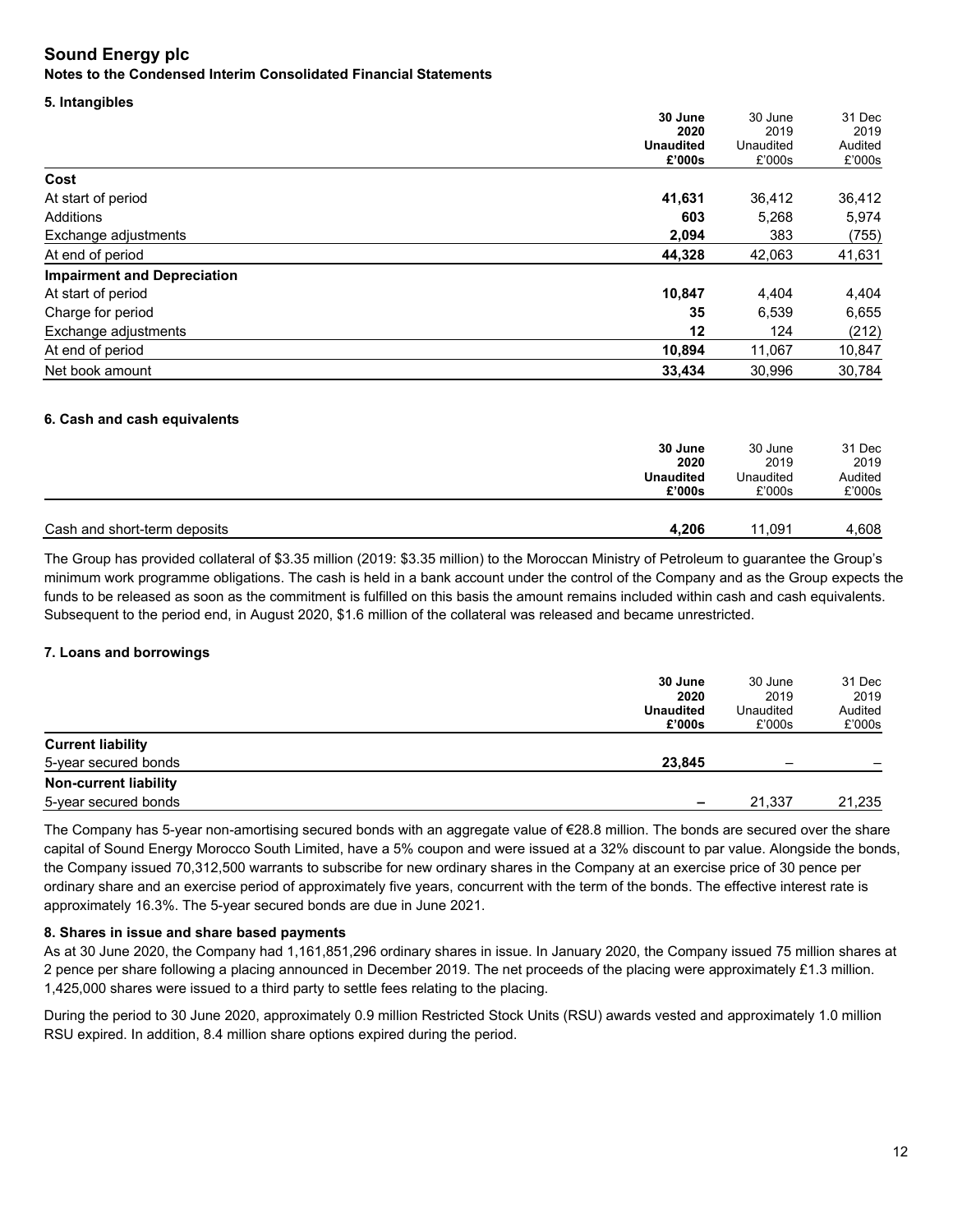### **Notes to the Condensed Interim Consolidated Financial Statements**

### **9. Post Balance Sheet events**

In July 2020, the Company confirmed that negotiations with Morocco's Office National de l'Electricité et de l'Eau Potable ("ONEE") in relation to the final gas sales agreement were continuing despite travel restrictions relating to COVID-19.

In July 2020, the Company announced that it had renegotiated the terms of its Anoual Exploration Permits (the "Permit') with Morocco's National Office of Hydrocarbons and Mines, which aligns the work programme commitments on the Permit and the Company's continued pursuit to unlock the exploration potential of the Eastern Morocco basin, with the expected phasing of the Company's recently announced Tendrara Production Concession Phase 1 development plan.

In July 2020, the Company issued of 863,682 new ordinary shares in respect of RSUs that had vested.

Subsequent to the period end, in August 2020 the Company placed 163,529,411 new ordinary shares at a price of 2.125 pence per share to raise £3.2 million after costs.

In August 2020 the Group received a notification from the tax authority in Morocco of its intention to assess Sound Energy Morocco East Limited for additional tax liabilities totalling approximately \$14m. The Group believes that the assessment arises from a misunderstanding of the underlying transactions and consequently intends on appealing the assessment. Accordingly, no liability has been recognised in the financial statements but the amount is considered to be a contingent liability.